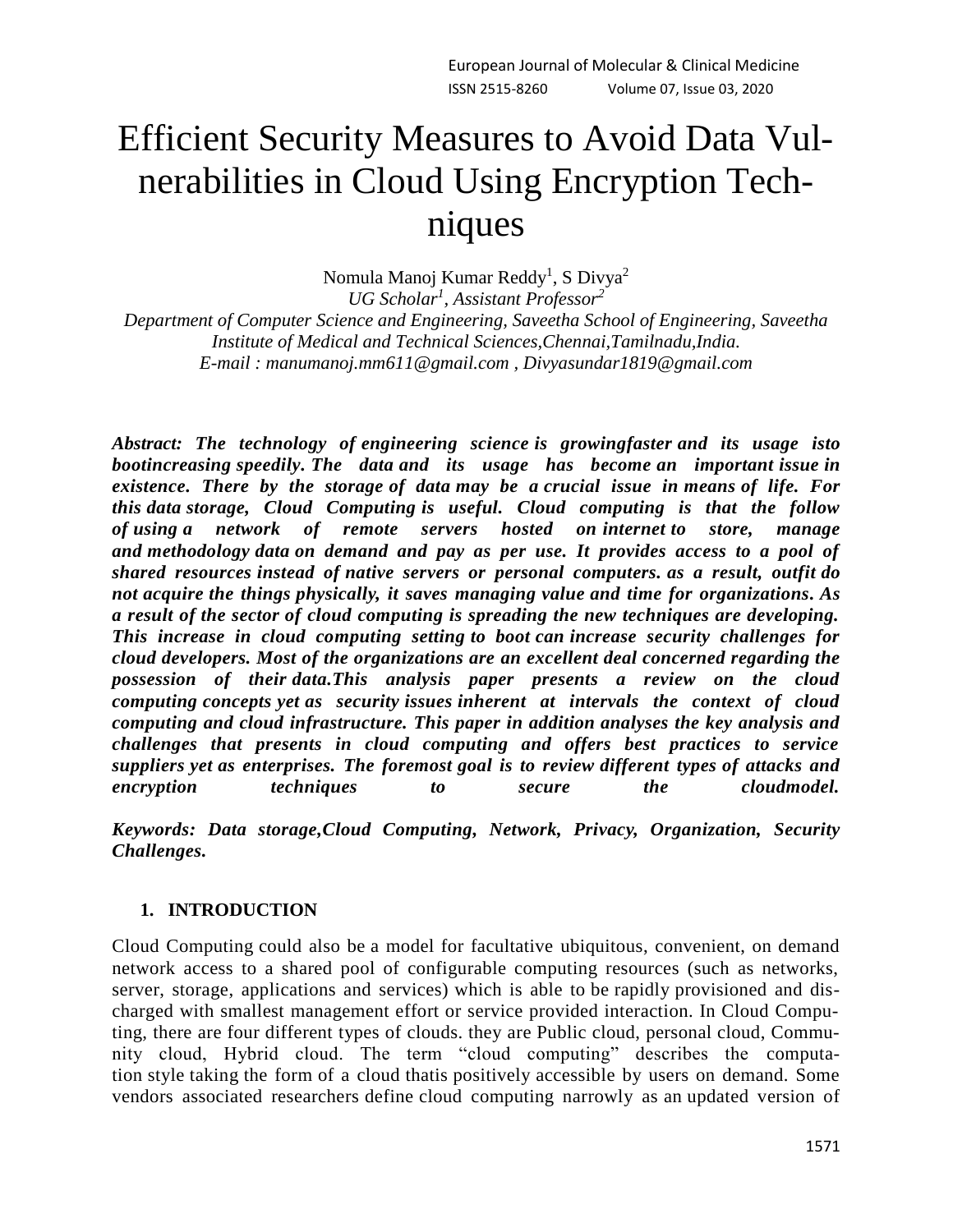utility computing; primarily virtual servers that are on the market on the online right away. Cloud computing first appeared in 2006, once Amazon's Elastic Computing Cloud (EC2.In 2007, holler discharged its version of cloud computing at constant time that IBM's Blue Cloud was introduced. Others like Google's Mapreduce, and Microsoft's Windows Azure followed suit one another. computing will bring several edges to the market and three most important areeffectiveness, security and quality.

Cloud Service suppliers (CSP's) are offering cloud platforms for theircustomers to utilize and create their net services, terribly like internet Service suppliers (ISP's) also offer the costumers high speed broadband to access the internet online. CSPs and ISPs every offer services. The clouds are the new trend among the evolution of the distributed systems. Earlier to Cloud we tend to tend to used Grid. In CloudComputing,including the end user does not want data or expertise to control the infrastructure of clouds; it provides only abstraction. These are usually utilized as a service of the online with high quality, higher product, quality of service and high computing power.

Cloud computing suppliers deliver common on-linebusinessapplicationshas three entirely differentServiceModels: coding system as a Service (SaaS), Platform as a service (PaaS), Infrastructure as a service(IaaS).Software as a Service (SaaS) called a deliverymodel where the pc code and thus the data that associated with is hosted over the cloud setting by third party called cloud service provider, rather like your Gmail account, you utilize that application on someoneelse's system. Platform as a Service (PaaS): throughout this service, you will be able to use Web-based tools to develop applications in order that they run on systems program that's provided by another company, like Google AppEngine.

# **2. RELATED WORK**

## **Reference1. Sameera Almulla, Chan YeobYeun "Cloud Computing Security Management" ,Source:IEEE Xplore.**

Cloud computing has monumental prospects, however with equal range of security threats. one among the most important security worries with the cloud computing model is that the multitenancy. during this paper, we have a tendency to 1st mentioned numerous models of cloud computing, security problems and analysis challenges in cloud computing. Multi-tenancy is major issue for Cloud Computing Security. There are unit many alternative security challenges that embody security aspects of network and virtualization.

The infinite prospects of cloud computing cannot be unseen just for the safety problems the never-ending analysis and analysis for strong, regular and integrated security models for cloud computing can be the sole path of inspiration. Based on this undeniable fact that the impact of security problems in cloud computing will be diminished by multi-tenancy design. no matter the character of security problems, it will be doubtless complete that the readying of any style of cloud computing ought to contend with the safety issues adore those of the security crucial systems. We believe that because of the quality of the cloud, it'll be troublesome to attain end-toend security. New security techniques got to be developed and older security techniques area unit required to be radically tweaked to be able to work with the clouds design. we have a tendency to hope our work can give an improved understanding of the planning challenges of cloud computing, and pave the trail for more analysis during this space.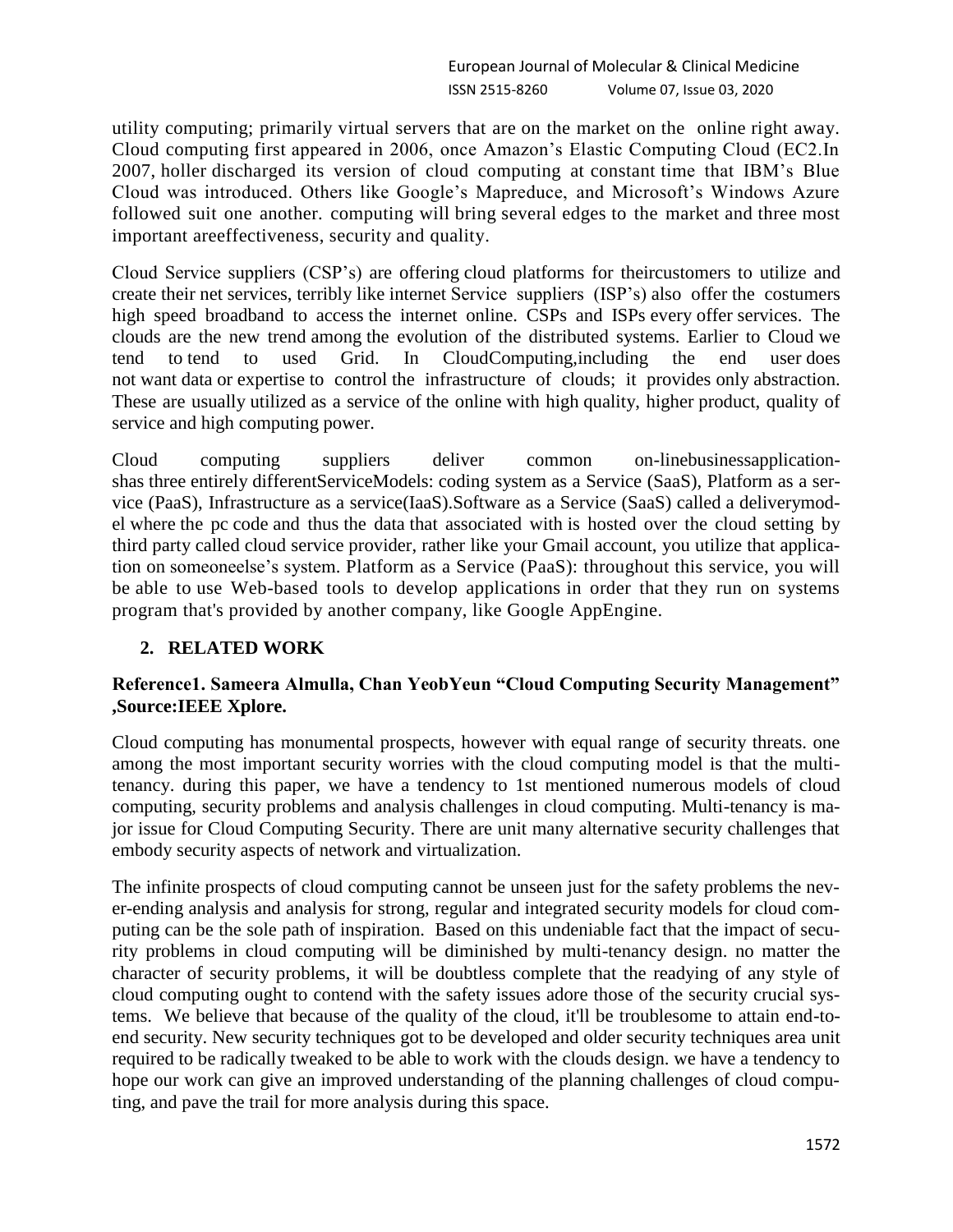## **Reference 2. Salim Hariri "CLUSTER COMPUTING JOURNAL"**

Cloud computing is developing apace and is often believed to be the long run of the computation world. during this approach, there are unit major issues like security that require to be addressed completely and full so as to spice up this development. AN analysis of the present situation shows that the safety level of gift solutions isn't at the amount that might attract new enterprises and persuade those already learning the technology to migrate from traditional computation technology to cloud computing.

Different file systems have addressed the safety issue by currently, however they are doing not appear to be a convincing resolution to the matter. Even the main systems, like GFS and HDFS, both already in use by the biggest suppliers like Google, seem to be incomplete. In GFS/HDFS architecture, problems like that the Master server stores all the information related to the chunks and kind of like this, lead the complete system to be prone to attacks and failures. Attackers simply got to access to Master server/node server to realize access to information AN HDFS classification system instance needs one distinctive server, the name node. this can be one purpose of failure for AN HDFS installation. If the name node goes down, the classification system is offline and this reduces the system's accessibility rate.

The author's planned model, the partly Distributed classification system with Parity Chunks, addresses all 3aspects of security, together with Confidentiality, Integrity, and Accessibility (CIA). The model is meant during an approach that's versatile and customizable to suit into any condition and any specific client would like whereas keeping the budget at an optimum level. Saving the budget at constant time it supports inexperienced technology; with optimum range of file servers.

## **Reference 3. Garima Gupta, P.R.Laxmi and Shubhanjali Sharma "A Survey on Cloud Security issues and Techniques"**

Cloud computing as a platform for outsourcing and remote process of application and information is gaining speedy momentum. Security concerns; particularly those around platform, information and access; will convince be hurdles for adoption of public and hybrid clouds. during this paper, we've tried to categorize the key issues and discuss the connected technical implications and analysis problems, together with some advanced security problems specific to cloud. we've additionally mentioned some problems concerning security-related restrictive compliance in cloud. in addition, we've bestowed few high-level steps towards a security assessment framework. we have a tendency to created many observations in current cloud security landscape. Firstly, the safety standardization activities, below aegis of the many customary bodies and business forums like CSA, OGF, W3C, SNIA etc. area unit fragmented. Proliferation of open community based mostly identity management solutions additionally makes cloud identity management and integration troublesome. Second, fast provisioning of the users in cloud and mapping of their roles between enterprise and cloud has become somewhat difficult. Third, information anonymization and privacy conserving techniques can increasing assume larger importance and a lot of thought analysis is needed during this space. Fourth, migrating generic in house software package code to public cloud need thorough understanding of potential security risks. Finally, adherence to the restrictive compliance by the cloud suppliers and higher revealing norms from them is imperative for industrial success of cloud.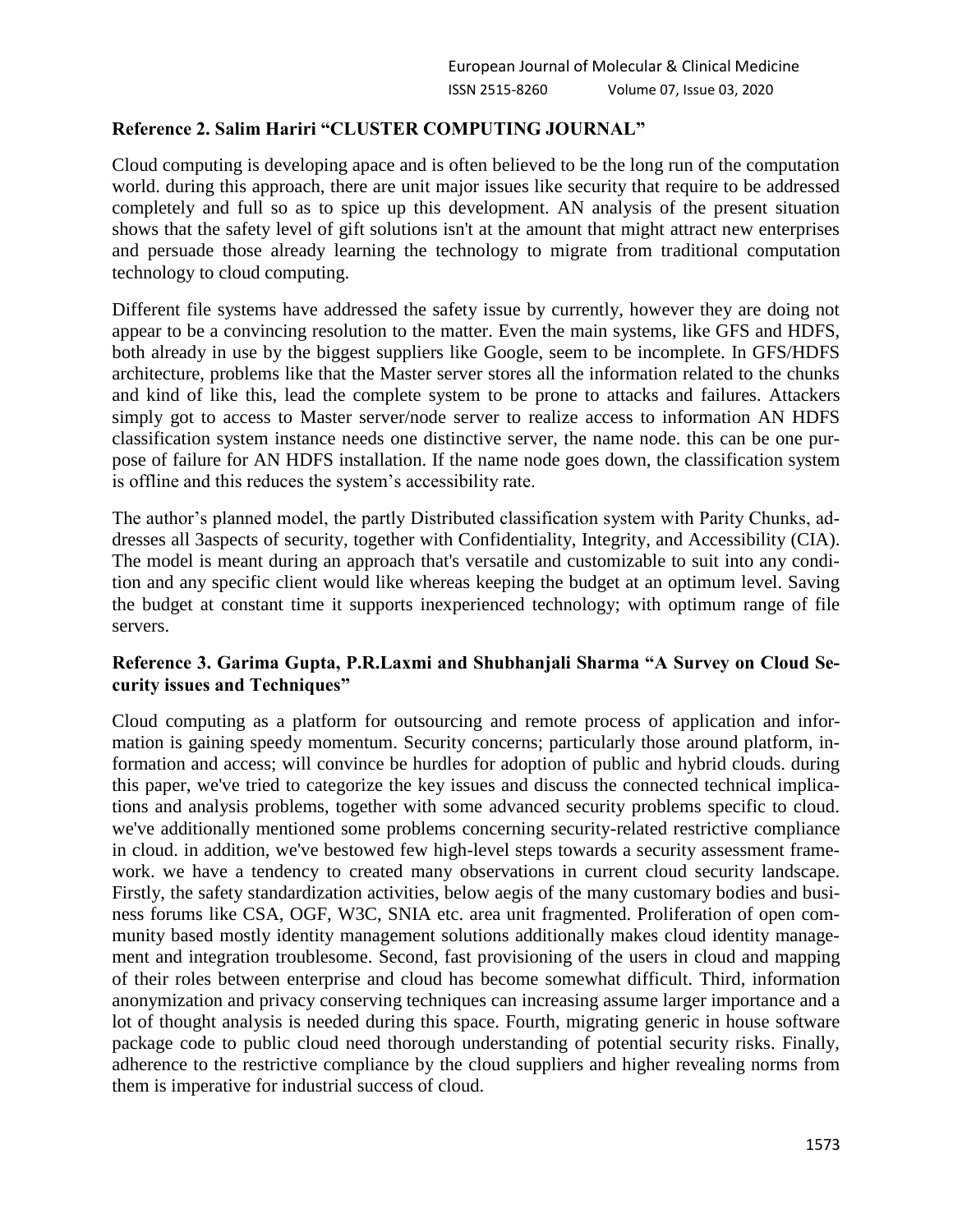## **Reference 4. Sengupta, Vikrant, Vibhu Sharma "Cloud Computing Security- Trends and analysis Directions"**

This paper describes a number of the cloud ideas and demonstrates the cloud properties like measurability, platform freelance, low-cost, physical property and responsibilities. though there are unit numerous security challenges in cloud computing however during this paper, we've mentioned a number of them and additionally the techniques to forestall them, they will be wont to maintain the secure communication and take away the safety issues. This survey is largely done to check all the issues like attacks, information loss and unauthenticated access to information and additionally the ways to get rid of those issues. because the cloud computing is dynamic and sophisticated, the normal security solutions provided by cloud atmosphere don't map well to its virtualized environments. On the opposite hand, we have a tendency to observe the virtualization connected security risks aren't specific to cloud, however risks associated with open source shared application server, sound unit and middleware elements undoubtedly are; and a trustworthy Computing Platform to execute / isolate consumer run-times in cloud will certainly facilitate. we have a tendency to believe that this survey, although short, provides a broad-level summary of necessary current and rising security issues in cloud and delineate main analysis challenges. As a succeeding work, a lot of elaborate survey will be undertaken. we have a tendency to additionally attempt to flesh out the assessment framework more, supported by tools – to help migration of enterprise applications to cloud. Organization like Cloud Security Alliance (CSA) and National Institute of Standards and Technology area unit performing on cloud computing security. during this paper we've mentioned a number of security approaches however many alternative approaches, also there that are within the method. Some standards are given which may be wont to maintain secure communication and security during a cloud as several systems communicate in it and perform operations.

## **Reference5. International Journal of Advanced research in computer Engineering & Technology (IJARCET) Volume seven, Issue 4,April 2018, ISSN: 2278 – 1323.**

Virtualized resources within the cloud lower direct investment and products development prices. However, the low price comes with a trade-off. The on top of analysis suggests that it's too oversimplified to look at the cloud as an inexpensive security. Legitimate yet as illegitimate organizations and entities area unit gaining access to information on the cloud through contraband and quasi-legal means that. The cloud's diffusion which of social media have superimposed onto organizations' speedy digitization during a complicated manner that permits cyber-criminals and cyber-espionage networks to use the cloud's weaknesses.

The on top of analysis therefore indicates that making certain that each technological and behavioral /perceptual factors area unit given equal thought within the style and implementation of a cloud network is therefore crucial.

Existing establishments area unit subject to powerful environmental choice mechanisms (Gilson 2001). Existing establishments area unit seemingly to be exposed and restructured to support a replacement set of beliefs and actions and therefore the rules area unit seemingly to be revised. New establishments and therefore the plan of existing establishments area unit required to confront rising security and privacy issues within the cloud business. there's a sign that existing establishments associated with the cloud area unit thickening. during this regard, the war for the long run of security and privacy problems within the cloud is simply starting. robust analysts of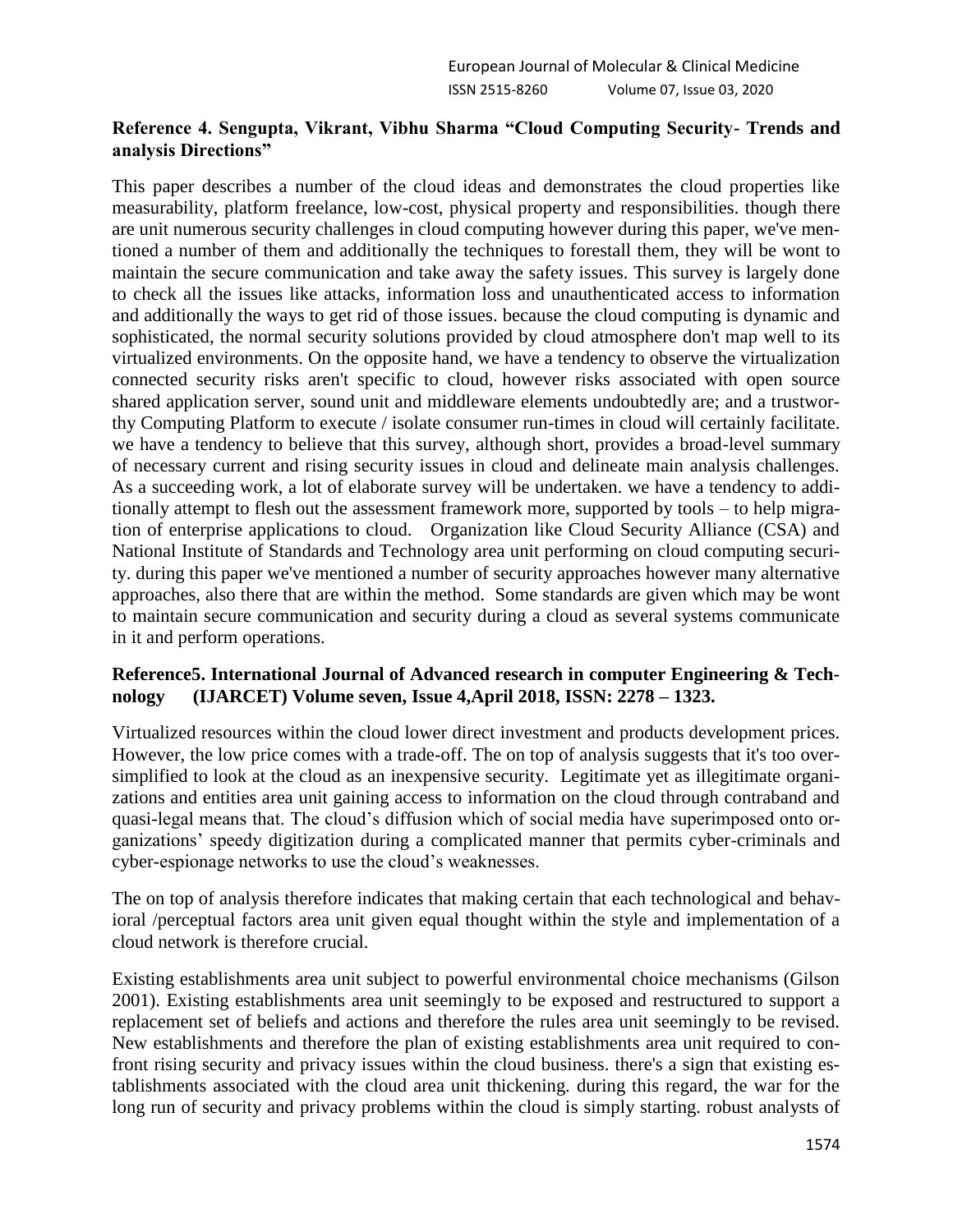cloud security area unit gaining new quality. as an example, a replacement approach of auditing specifically designed for the cloud business is evolving. Overall, it's truthful to mention that privacy and security problems associated with the cloud business area unit undergoing political, social, and psychological metamorphosis.

## **3. EXISTING SYSTEM**

The model bestowed during this paper additionally has implications for management apply and public policy. Most cloud providers' services go with no assurance or promise of a given level of security and privacy. Cloud suppliers lack policies and practices associated with privacy and security. neither is that their solely drawback. Cloud suppliers have additionally incontestable a bent to cut back their liability by proposing contracts with the service provided "as is" with no warrantee (McCafferty 2010). Perception of impotence or insubordination of cloud suppliers could therefore act as a roadblock to organizations' cloud adoption selections. during this regard, on top of analysis indicates that security and privacy measures designed to cut back perceived risk yet as transparency and clear communication processes would produce a competitive advantage for cloud suppliers. The newness and individuality of the cloud usually mean that purchasers wouldn't apprehend what to elicit in investment selections. an understanding of model would additionally facilitate organizations take technological, activity and perceptual/attitudinal measures. The users of the cloud area unit working on the belief that cloud suppliers take privacy and security problems seriously (Wittow& Buller 2010). However, against the scene of the institutional contexts, this could rather be a convenient however presumably false assumption.

The model also results in helpful queries that require to be asked before creating cloud connected investments. Given the institutional and technological atmosphere, potential adopters ought to raise robust inquiries to the seller concerning certification from auditing and skilled organizations (e.g., AICPA), locations of the vendor's information centers, and background check of the vendor's workers, etc.

The on top of analysis counsel that a 1 size fits all' approach to the cloud cannot work. The model bestowed in Figure one would additionally facilitate in creating strategic selections. as an example, organizations could need to build selections regarding combos of public and personal clouds19. as an example, the general public cloud is effective for a company handling hightransaction/low-security or low information worth (e.g., sales division automation). non-public cloud model, on the opposite hand, could also be acceptable for enterprises that face important risk from info exposure like money establishments and health care supplier or bureau. as an example, for medical-practice firms coping with sensitive patient information, that area unit needed to go with the HIPAA rules, non-public cloud could also be acceptable.

In general, legal systems take while to alter (Dempsey-2008). restrictive establishments are associated with liability and alternative problems within the cloud aren't well developed. Cloud suppliers could feel pressures to get endorsements from skilled societies. AICPA's endorsements have driven the diffusion of cloud applications among some certified public accountant companies.

Now a days, accurately or not, businesses area unit involved regarding problems like the privacy, accessibility, information loss (e.g., motion down of on-line storage sites), information quality and possession (e.g., accessibility of information in usable type if the user discontinues the ser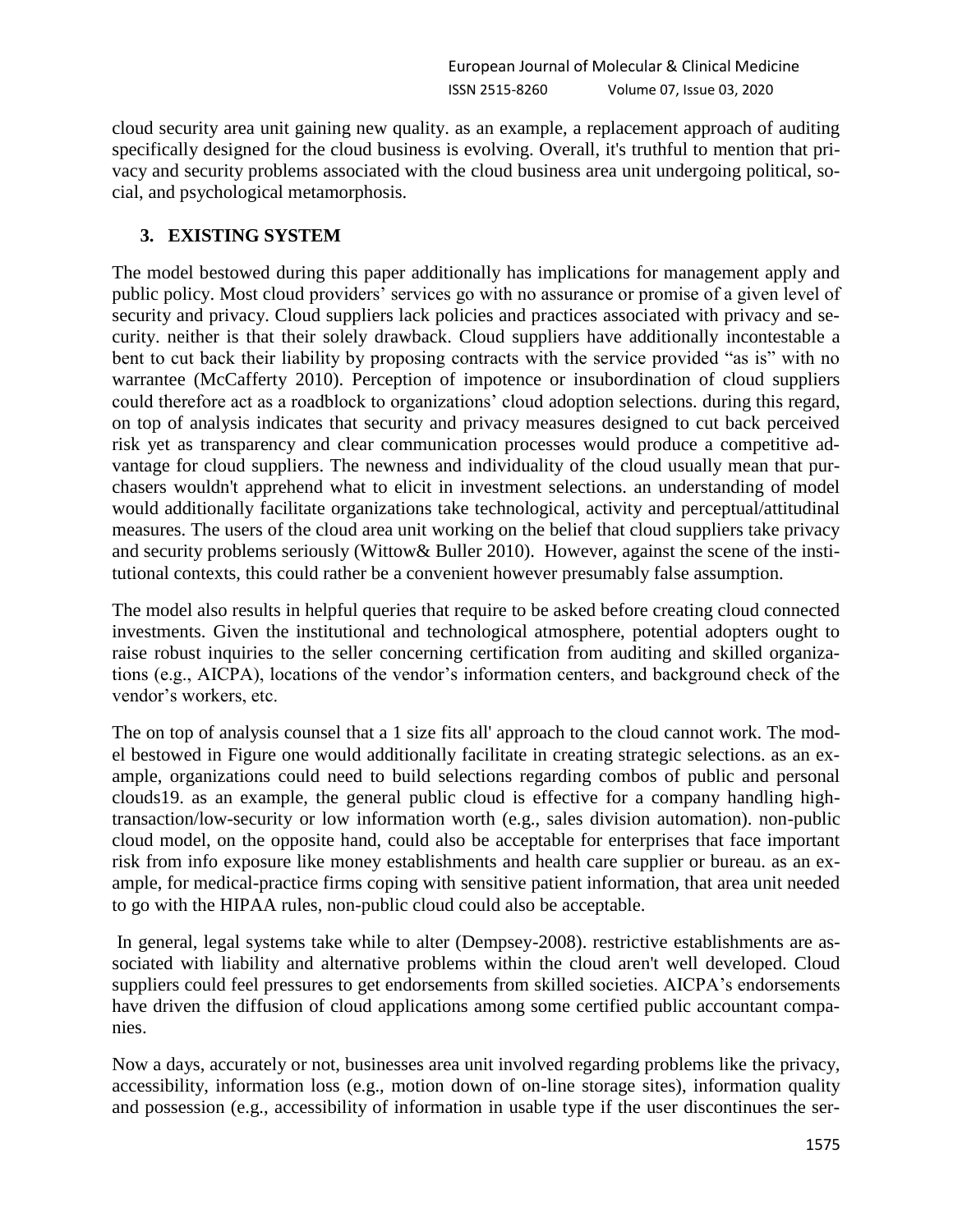vices) (Martin 2010). Cloud supplier's area unit criticized on the bottom that they are doing not answer queries and fail to grant enough proof to trust them (Brodkin 2010)20,21. during this regard, several of the user issues will be addressed.

Since geographic dispersion of information is a crucial issue related to price and performance of the cloud, a problem that deserves mention relates to restrictive arbitrage. consultants expect that countries update their laws on an individual basis instead of to act during a triangular fashion (TR 2010). Economies worldwide vary greatly in terms of the legal systems associated with the cloud. because of the novelty, territorial arbitrage is higher for the cloud compared to the IT business generally. during this regard critics area unit involved that cloud suppliers could store sensitive info in jurisdictions that have weak laws associated with privacy, protection and accessibility of information.

A final issue that deserves mention relates to the impacts of clouds controlled by the developing world players on security problems with industrial countries. it's tempting for world cloud players to use cheaper hosting services in developing countries. Cybercriminals, however, realize it a lot of enticing to focus on wealthy economies. as an example, the U.S. is the No. one target for cyber-attacks. Since several developing countries area unit high law-breaking sources, security risks related to the diffusion of clouds in these countries could unfold to industrial countries.

## **Techniques to secure data in cloud**:

**1. Authentication and Identity** Authentication of users and even of communicating systems is performed by numerous ways, however the foremost common is cryptography. Authentication of users takes place in numerous ways that like within the style of passwords that's better-known on an individual basis, within the style of a security token, or within the type a measurable amount like fingerprint. One drawback with exploitation ancient identity approaches during a cloud atmosphere is once the enterprise uses multiple cloud service suppliers (CSPs). In such a use case, synchronizing identity info with the enterprise isn't scalable. alternative issues arise with ancient identity approaches once migrating infrastructure toward a cloud-based resolution.

**2 Data Encryption:** If you're progressing to store sensitive info on an outsized information store then you would like to use encryption techniques. Having passwords and firewalls is sweet, however folks will bypass them to access your information. once information is encrypted in an extensive type that can't be browse while not an encryption key. the information is completely useless to the unwelcome person. it's a way of translation of information into cipher. If you wish to browse the encrypted information, you must have the key or that's additionally known as coding key.

**3 Information Integrity and Privacy:** Cloud computing provides info and resources to valid users. Resources will be accessed through net browsers and might even be accessed by malicious attacker. A convenient resolution to the matter of data integrity is to produce mutual trust between supplier and user. Another resolution will be providing correct authentication, authorization and accounting controls that the method of accessing info ought to undergo numerous multi levels of checking to confirm licensed use of resources. Some secured access mechanisms ought to be provided like RSA certificates, SSH based mostly tunnels.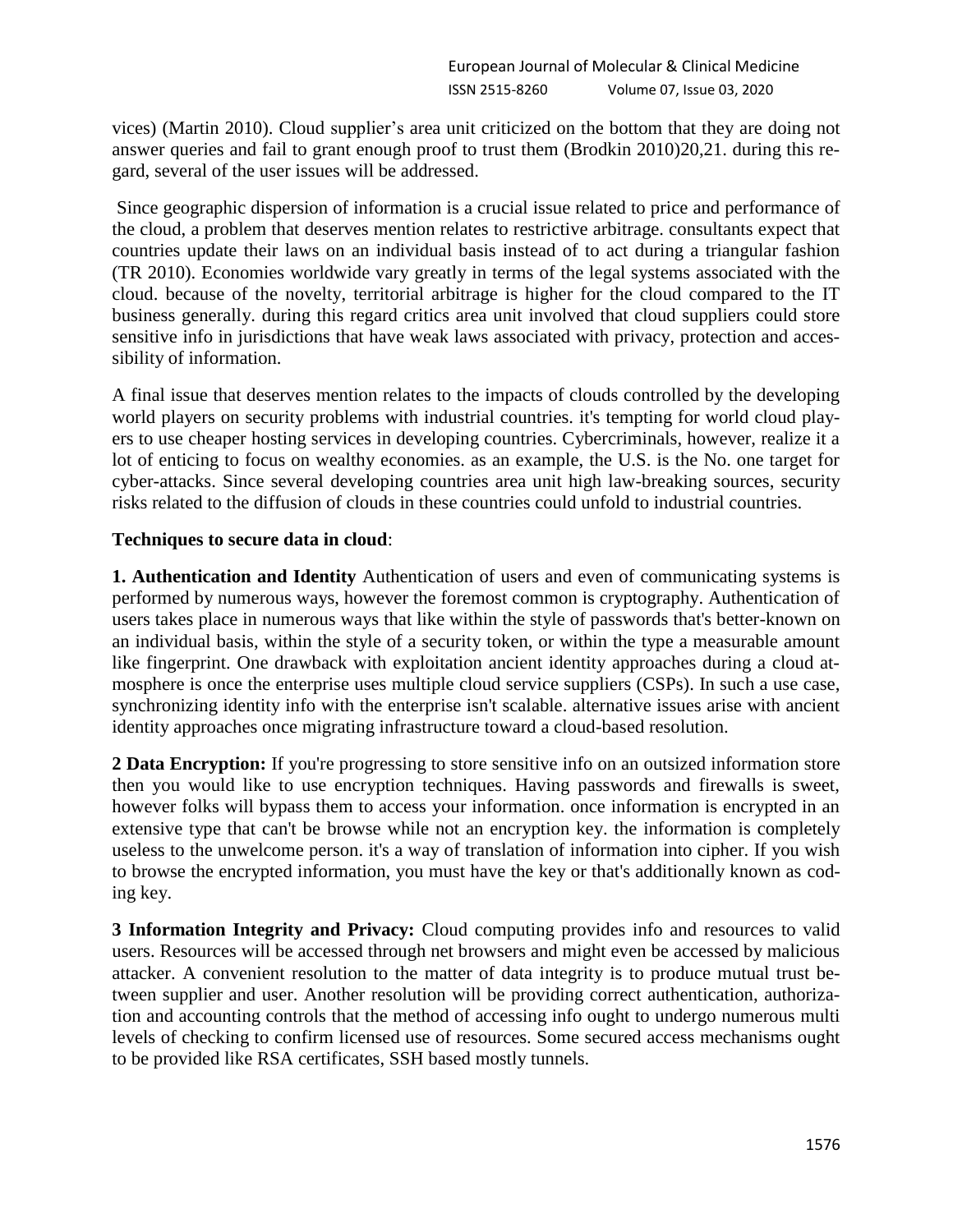**4 Availability of Information:** Non accessibility of information or data could be a major issue concerning cloud computing services. Service Level agreement is employed to produce the knowledge regarding whether or not the network resources area unit on the market for users or not. it's a trust bond between client and supplier. And to give accessibility of resources is to possess a backup set up for native resources yet as for many crucial info. this allows the user to possess the knowledge regarding the resources even once their inconvenience.

**5 Secure Information Management**: It is a way of data security for a set of information into central repository. it is comprised of agents running on systems that area unit to be monitored then sends info to a server that's known as "Security Console". the safety console is managed by admin World Health Organization could be a creature World Health Organization reviews the knowledge and takes actions in response to any alerts. because the cloud user base, dependency stack increase, the cloud security mechanisms to unravel security problems additionally increase, this makes cloud security management way more difficult. it's additionally referred as a Log Management. Cloud suppliers additionally give some security standards like PCI DSS. info Security Management Maturity is another model of data Security Management System.

**6 Malware-injection attack resolution:** This resolution creates a no. of consumer virtual machines and stores all of them during a central storage. It utilizes FAT (File Allocation Table) consisting of virtual operative systems. the appliance that's pass by a consumer will be found in FAT table. All the instances area unit managed and regular by Hypervisor. IDT (Interrupt Descriptor Table) is employed for integrity checking.

#### **4. PROPOSED SYSTEM:**

In this paper we are going to know about the big data security issues and challenges. Some of the issues are:

**Vulnerability to fake data generation:** Before continuing to all or any the operational security challenges of huge information, we must always mention the issues of pretend information generation. To deliberately undermine the stan- dard of your massive information analysis, cybercriminals will fabricate information and pour it into your information lake. For instance, if your producing company uses detector informationtonoticeoutofwhackproductionprocesses, cybercriminals can penetrate your system and make your sensors show fake results, say, wrong temperatures. This way, you'll be able to fail to note ugly trends and miss the chance to resolve issues before serious harm is caused. Such challenges are often resolved through applying fraud detection approach.

#### **Potential presence of untrusted mappers:**

Once your massiveinformationiscollected,itundergoesmultiprocessing. One of the methods used here is MapReduce paradigm. When the data is split into numerous bulks, a mapper processes them and allocates to storage options. If associate outsider has access to your mappers' code, they will modification the settings of the prevailing mappers or add 'alien'ones. This way, your processing are often effectively ruined: cy- bercriminals will build mappers turn out inadequate lists of key/value pairs. Which is why the results stated by the scale back method are faulty. Besides, outsiders can get access to sensitiveinformation.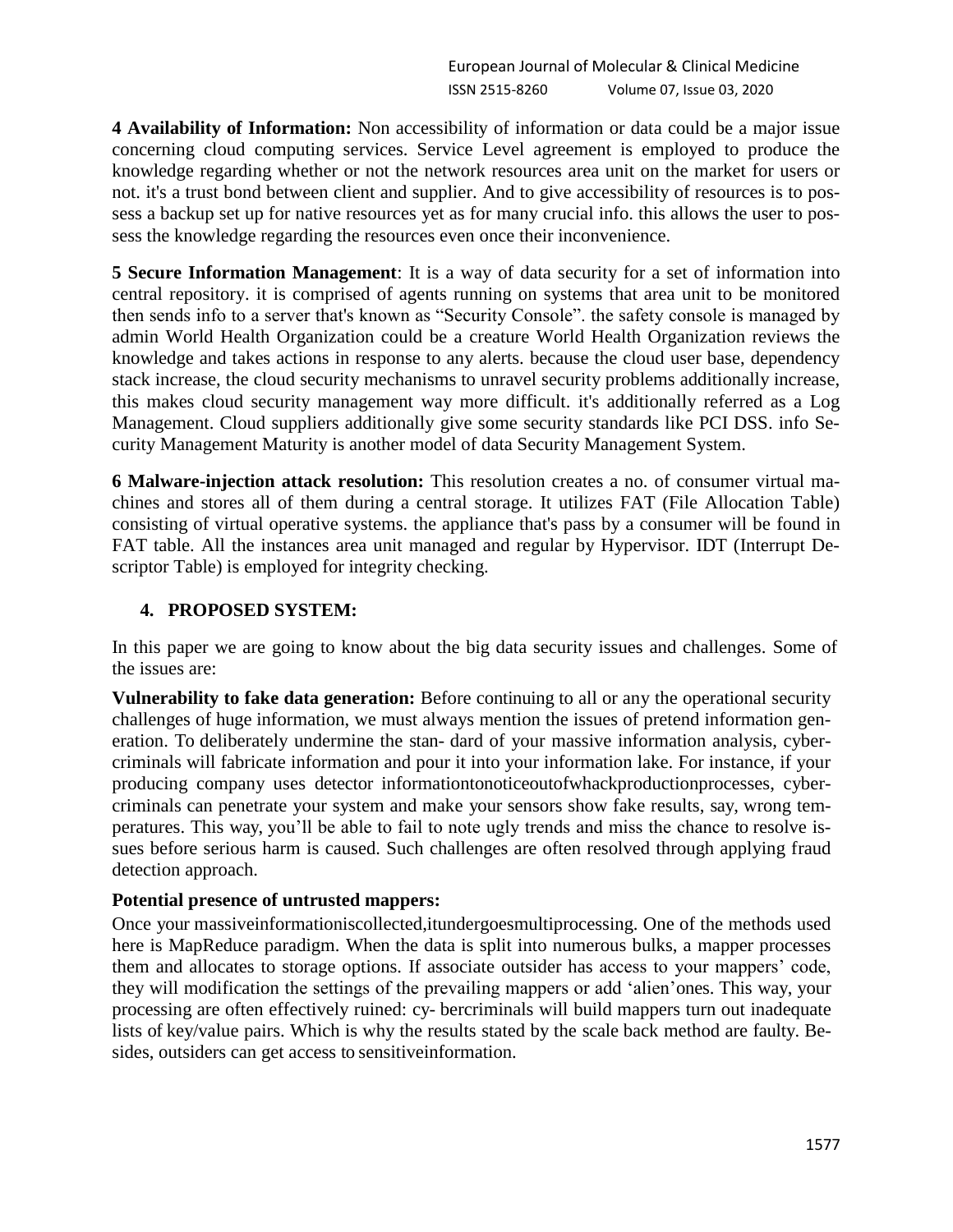## **Troubles of cryptographic protection:**

Although cryptography could be a well-known manner of protective sensitive info, it is further on our list of big data security issues. Despite the likelihood to cypher massive information and also the essentials of doing thus, this security measure is often ignored. Sensitive information is mostly hold on within the cloud with none encrypted protection. And the reason for acting so recklessly is simple: constant encryption and decryption of huge data chunks slow things down, which entailsthelossofbigdata'sinitialadvantagespeed.

## **Possibility of sensitive information mining:**

Perimeter-based security is often used for giant information protection. It implies that all 'points of entry and exit' square measure secured. But what IT specialists do within your system remains a mystery. Such a scarcity of management at intervals your massive information resolution could let your corrupt IT specialists or evil business rivals mine unprotected informationandsellitforhisorherownprofit.Yourcompany, in its turn, can incur huge losses, if such information relates to new product/service launch, company's financial operations or users' personalinformation.

## **Struggles of granular access control:**

Sometimes, information things fall into restrictions and much no users will see the key information in them, like, personal info in medical records. But some parts of such items could theoretically be helpful for user s with no access tothe secret parts, say, for medical researchers. All the useful contents arehidden.

#### **Absent security audits:**

Big datainformationsecurity auditsfacilitate the corporations gain awareness of their security gaps and though it's suggested to perform them daily, this recommendation met rarely. Working with massive information has enough challenges and issues because it is, and an audit would only add to the list. Besides, the dearth of your time, resources, qualified personnel or clarity in business-side security needs makes such audits even a lot of false.

#### **Data provenancedifficulties:**

Data provenance is a broad big data concern. From security perspective, it is crucialbecause:

- 1. Unauthorized changes in metadata can lead you to the wrong data sets, which will make it difficult to find needed information.
- 2. Untraceable data sources can be a huge impediment to finding the roots of security breaches and fake data generation cases.

**E-Discovery Problems:** E-discovery refers to the search of electronic data for use as evidence in a legal proceeding. Court and even the Government can order e-discovery in the form of a hacking activity to aid the search of critical evidence. Electronic evidence is much more easily to be searched and collected. However, it is now more difficult to search for electronic evidence because there are lots and lots of data and that it is difficult to comply with legal restrictions. Furthermore,eDiscoveryisnowmoreexpensivethanever.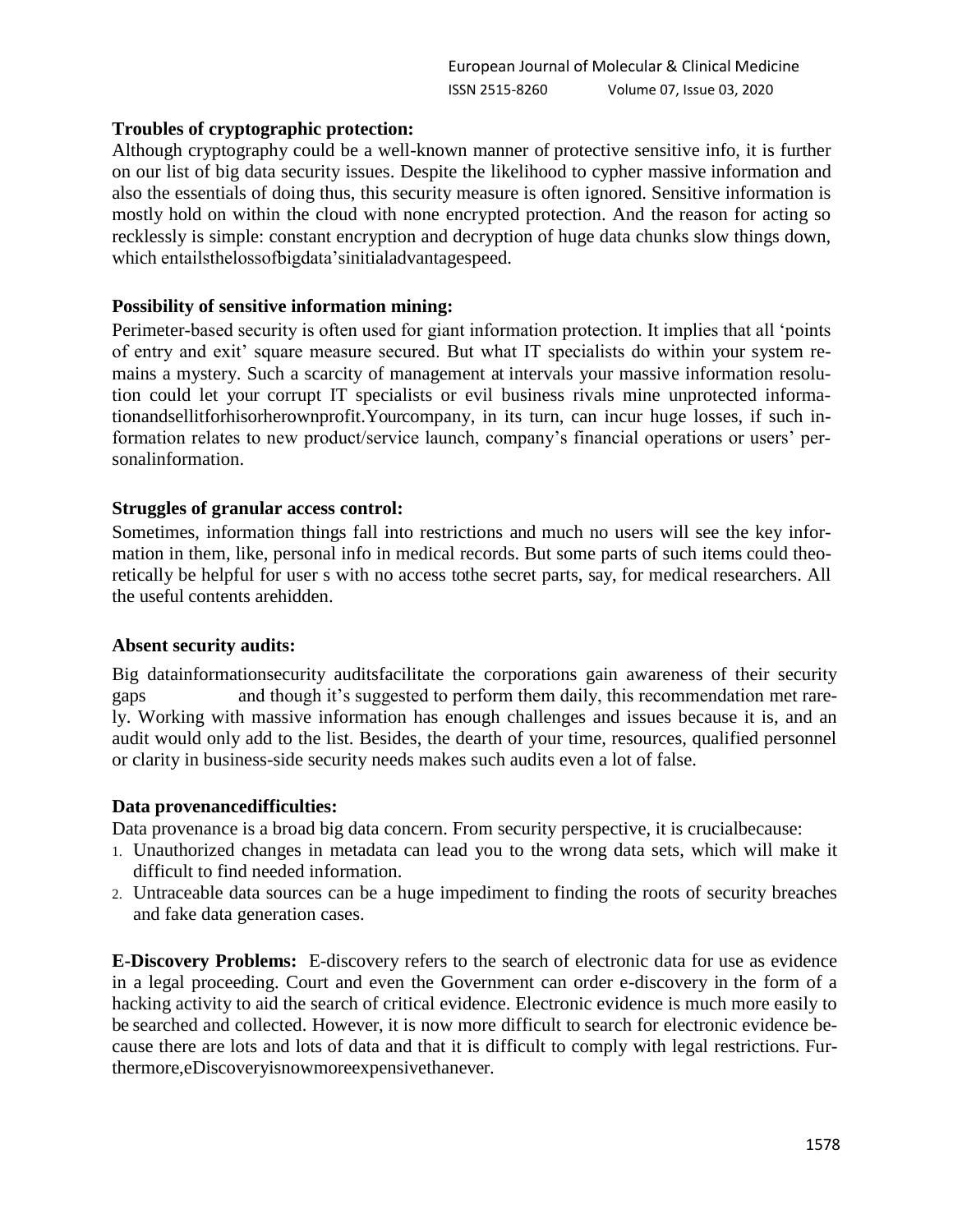**Privacy Breach:** It refers to the release of otherwise private information to persons who should have no access to it, whether it be done deliberately or mistakenly. Privacy breaches occur may occur when a business In this paper we are going to know about the issues of the big data security. We present various security measures which would improve the security of big data environment. Since the Following security measures should be taken to ensure the security in a bigdata.

- RigorousSystemTestingofMapReduceJobs
- FileEncryption

employs weak security measures. Although the hacker is still primarily liable fortheact,itcouldhavebeenpreventedshouldtherehavebeen stricter tools and protocols that safeguard privacy

#### **5. PROPOSEDACTIVITIES:**

Third Party Secure Data Publication to Cloud and some of the security breaches.Each section performs totally different operations and offers different merchandise for businesses and people round the world. There are unit various security problems for the cloud computing because it encompasses the several technologies which incorporatenetworks, databases, operative systems, virtualization,resourceplanning management, dealingmanagement, concurrency management and memory management. Therefore, security problems for several of those systems and technologies area unit applicable to cloud computing. Information security involves encryptingthe information yet as making certain that acceptable policies area unit implemented for data sharing. The given below area unit the varied security issues during a cloud computing atmosphere.

**Data Transmission**: It is the method of causation digital or analog information over a communication medium one or a lot of computing network. In Cloud atmosphere most of the information isn't encrypted within the intervals. To method information for any application that information should be unencrypted. In similarity coding that permits the information to be processed while not being decrypted. The attack is allotted once the attackers place themselves within the communications path between the users. Here there's the likelihood that they will interrupt and alter communications.

**Virtual Machine Security:** The term Virtual Machine (VM) describes sharing the resources of single physical laptop into numerous computers at intervals itself. VM's give gracefulness, flexibility and measurability to the cloud resources by permitting the vendors to repeat, move and manipulate their VM's. Keeping this in mind, malicious hacker's area unit finding ways that to urge their hands-on valuable information by manipulating safeguards and breaching the safety layers of cloud environments. The cloud computing situation isn't as clear because it claims to be. The service user has no plan regarding however the information is processed and hold on and can't directly management the flow of information storage and process. Having VM's would indirectly permits anyone access to the host disk of the VM to require a contraband copy of the complete system.

**Information Integrity:** Corruption of information will happen at any level of storage. thus, Integrity observation is should in cloud storage. information Integrity during a system is maintained via information constraints & transactions. Transactions ought to follow ACID (atomicity, consistency, isolation, durability). information generated by cloud computing services area unit unbroken within the clouds. Keeping information within the clouds, users could lose management of their information and accept the cloud operators to enforce access management.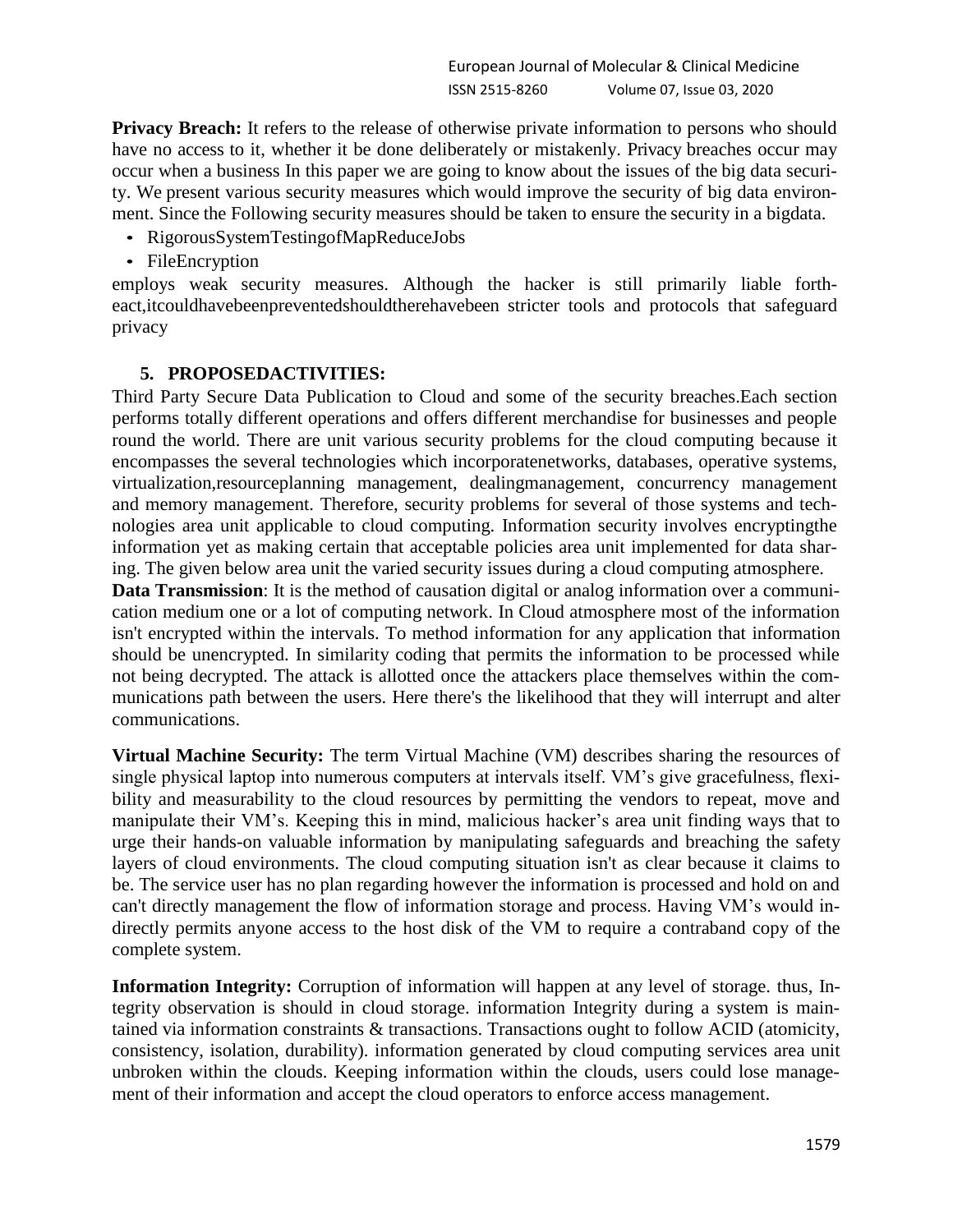European Journal of Molecular & Clinical Medicine ISSN 2515-8260 Volume 07, Issue 03, 2020 **TOP 3 DATA SECURITY CONCERNS** 



Data Location Cloud users aren't tuned in to the precise location of the information center and additionally they don't have any management over the physical access thereto data. Most of the cloud suppliers have data centers round the world. In several countries sure varieties of information cannot leave the country as a result of doubtless sensitive info. Next within the quality chain there are unit distributed systems during which therearea unit multiple databases and multiple applications.



# **6. REFERENCES:**

- [1] Sameera Almulla, Chan YeobYeun "Cloud Computing Security Management" ,Source:IEEE Xplore. Proc. 2009 ACM Workshop on Cloud Computing Security (CCSW '09), pp. 85-90, 2009.
- [2] Salim Hariri "CLUSTER COMPUTING JOURNAL"] https://cloudsecurityalliance.Org/download/the-notorious-nine-cloud-computing-top -threatsin-2013, Feb. 2013.
- 3] Garima Gupta, P.R.Laxmi and Shubhanjali Sharma "A Survey on Cloud Security issues and Techniques" Proc. 14th ACM Conf. Computer and Comm. Security (CCS '07), pp. 598-609, 2007.
- [4] Sengupta, Vikrant, Vibhu Sharma "Cloud Computing Security- Trends and analysis Directions" Proc. 14th ACM Conf. Computer and Comm. Security (CCS '07), pp. 584-597, 2007.
- [5] International Journal of Advanced research in computer Engineering & Technology (IJARCET) Volume seven, Issue 4,April 2018, ISSN: 2278 – 1323.